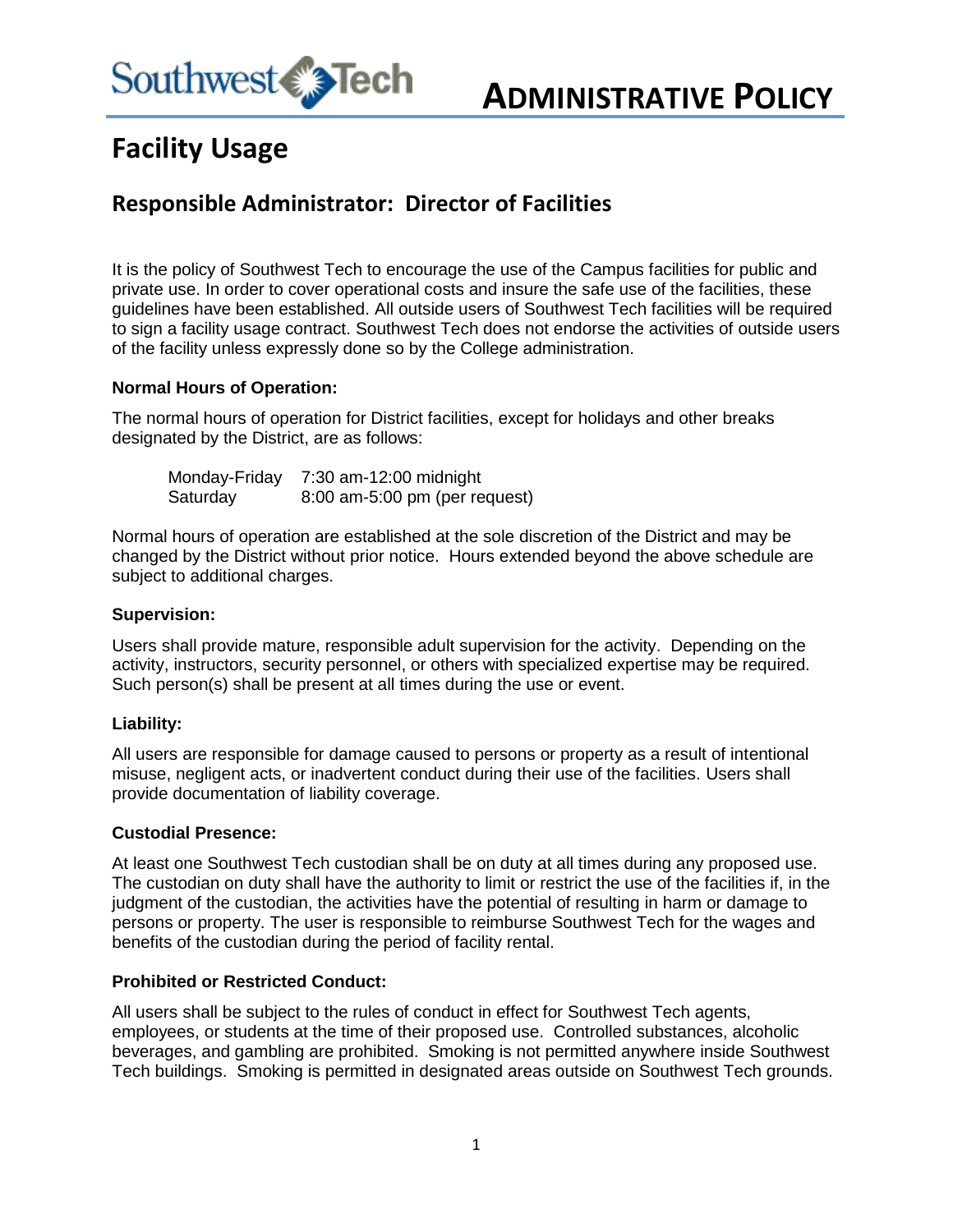

#### **Media Services and Equipment:**

Media services and equipment are available per request. Requests should be made directly with the Media Department (608-822-2343).

The use of media or specialized equipment may require a Southwest Tech staff member, qualified to operate the equipment, to be present. The user shall be responsible for all costs associated with having a staff person present.

Southwest Tech equipment may not be moved to another room without the permission of a Southwest Tech representative. Equipment is defined as any movable hardware that is not normally identified as a fixture of a room or building (e.g. chairs, tables, AV equipment, computers, tools, etc.).

#### **Cancellation:**

Southwest Tech is to be notified of any cancellations as soon as possible with a two-week notice requested for activities requiring special arrangements or weekend hours.

#### **Food Service:**

Food service is a separate contract between the food service vendor and the group or organization using Southwest Tech facilities. The cost, conditions of payment, menu selection, and type of service provided shall be negotiated directly between the organization and the food service vendor. Since Southwest Tech holds the original contract with the food service management company, stipulations require the group or organization requesting facilities to contract with the vendor operating Southwest Tech's food service. Catering by an outside food vendor is prohibited. Exceptions to this provision are dependent on the availability of the Southwest Tech vendor and other intended food source. Contact Contract Manager at 608-822-2410.

Use of Southwest Tech kitchen (contract and instructional) equipment and facilities is prohibited by other than Southwest Tech's contractor food vendor and designated Southwest Tech staff members. However, these facilities may be rented and used per the terms of a negotiated contract

#### **Approved Areas:**

Utilization of facilities shall be limited to the room(s) or area(s) approved. Access to areas containing specialized equipment or requiring Southwest Tech staff supervision may be prohibited or allowed only by special permission.

#### **Tobacco Free Campus:**

As of July 1, 2010, state law and campus policy prohibits the use of tobacco products anywhere inside or outside buildings. The exceptions are the three designated smoking areas; behind the Manufacturing Center, east of the Ag/Auto Center, and west of the General Education Building.

#### **Handicap Accessible:**

Facilities at Southwest Tech are ADA compliant. To request special facility accommodations, contact the Director of Facilities, Bldg. 400, Room 421B, 608-822-2401 or 822-2400, e-mail accom@swtc.edu.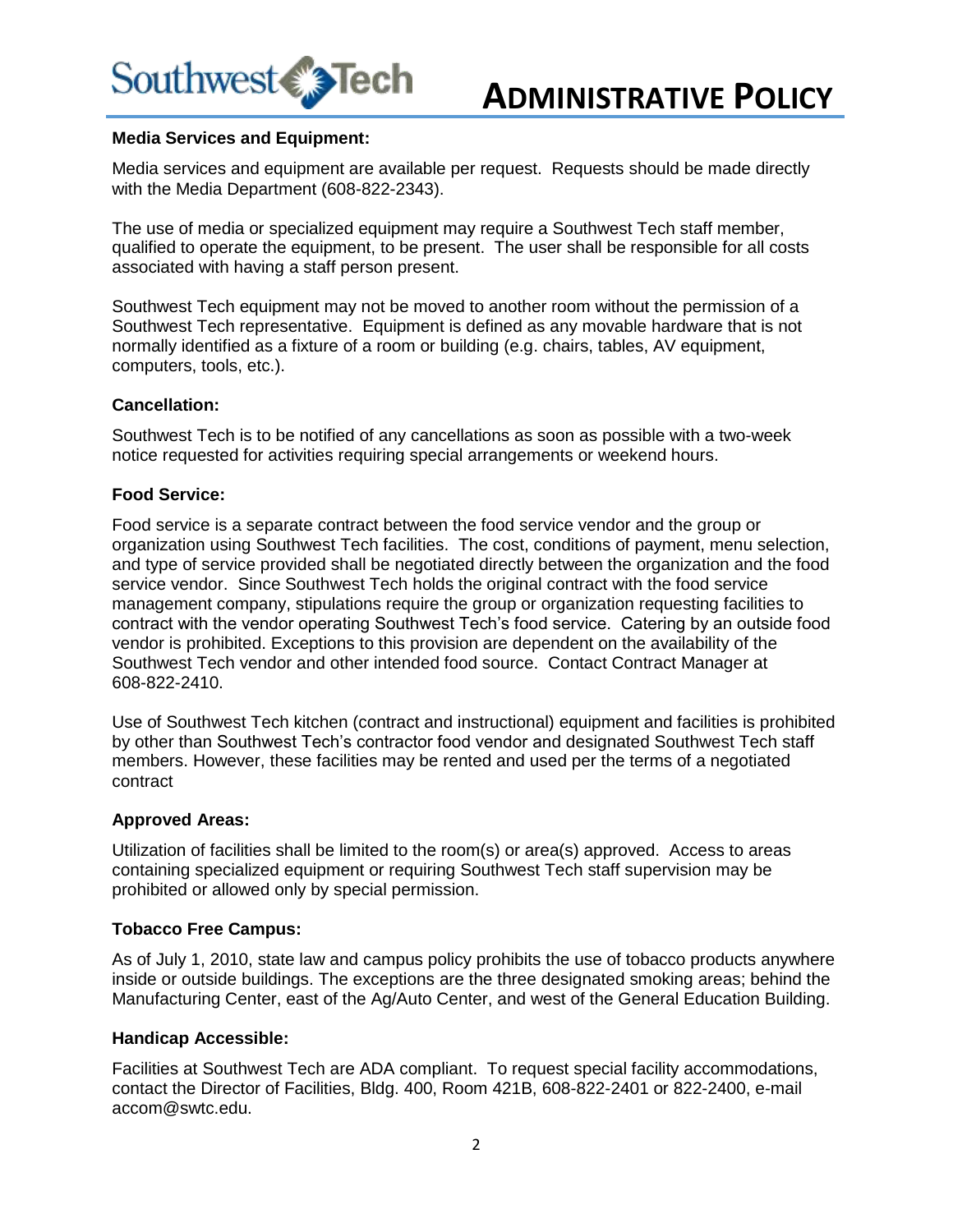

#### **Fees:**

Facility usage fees will be charged to all private, non-profit, military, and out-of-district public organizations. Sponsored organizations will not be charged for facility usage. Sponsored organizations are organizations invited by a Southwest Tech faculty or staff member to use campus facilities for activities related to the mission of Southwest Tech and providing significant programming/benefit to Southwest Tech staff and/or students.

Questions about whether or not a particular organization will be considered a sponsored organization will be decided by the College President or his designee.

#### **Political Activity:**

Candidates for political office must reserve and pay for facility use. Employees or student groups who wish to hold a political meeting must reserve and pay for facility use. Petitions may not be circulated on Southwest Tech premises. Solicitation for political support is prohibited on Southwest Tech premises.

#### **Room Usage (General):**

| Regular Hours - Monday-Friday - 7:30 am-12:00 midnight | \$30.00 per hour    |
|--------------------------------------------------------|---------------------|
| Saturday (per request) $-8:00$ am-5:00 pm              | \$50.00 per hour    |
| Sunday (per request)                                   | \$50.00 per hour    |
| Outside regular hours                                  | \$50.00 per hour    |
| <b>Usage/Service Fees:</b><br>$Common_{\text{max}}$    | $0 E0$ par bourloor |

| Computer Lab                                    | \$.50 per hour/computer |
|-------------------------------------------------|-------------------------|
| Lab/Technical Assistant                         | \$21.00 per hour        |
| Satellite Downlinking                           | \$25.00 per hour        |
| Videotape $\frac{1}{2}$ " of Satellite Programs | $$5.00$ per hour        |
| <b>Videotape Duplication</b>                    | $$5.00$ per hour        |
| Additional Technician/Camera Person/Cameras     | \$25.00 per hour        |

## **Public Safety Complex:**

Category I: Tax-Funded Public Safety within our district (Emergency Response Organizations) Mutual Assistance Contract – Cost of consumable materials (Fuel)

- Must have a certified instructor that has been preapproved by the coordinator.
- If the agency does not have an approved instructor available, the agency will be responsible for covering the costs of hiring one for the class.
- Instructor must be training employed certified law enforcement officers, EMS or Fire trainees, not private individuals.

Category II: Out-of-district, in state, non-military, tax-funded organizations

- Flat Fee (rental) Suggested cost: \$100 per full day or \$50 per half day for the main areas (Firearms, EVOC, Burn Building)
- Mutual Assistance Contract Cost of consumable materials (Fuel)
- Must have a certified instructor that has been preapproved by the coordinator.
	- o If the agency does not have an approved instructor available, the agency will be responsible for covering the costs of hiring one for the class.